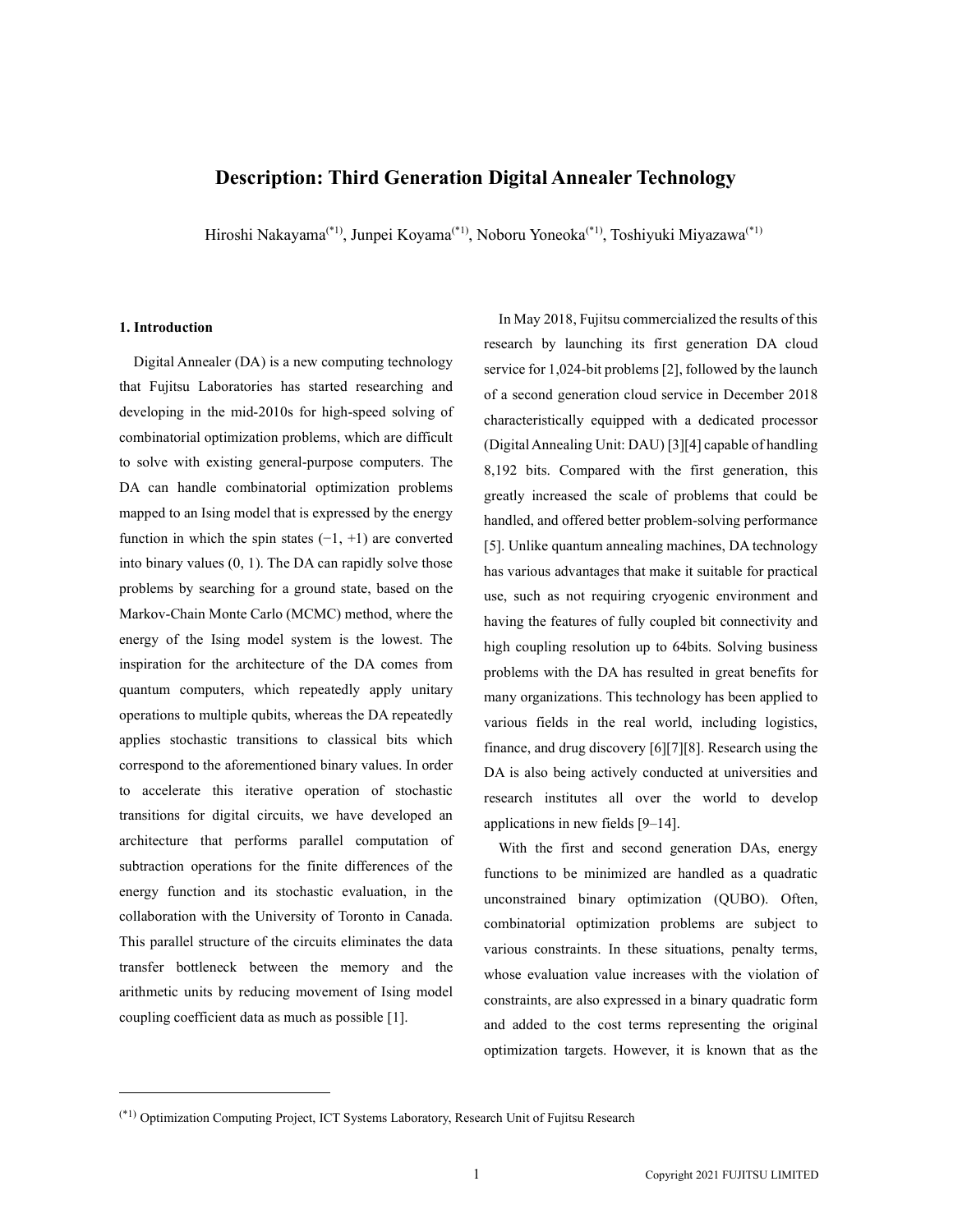numbers of constraints and variables increase, it becomes notoriously difficult to reach optimal or sub-optimal solutions [15]. To tackle this problem we have developed the third generation DA. This is a problem-solving system with a hybrid software and hardware configuration. The software component effectively finds good solutions in a large-scale solution space of 100,000 bits by analyzing constraint-violating conditions. The hardware component searches for optimal solutions in the neighborhood of these good solutions. The features of this third generation DA are described in Section 2 of this paper, and its performance evaluation results are presented in Section 3.

# 2. Third generation DA

## 2.1 Overview

The overall configuration of the third generation DA is shown in Fig. 1. This is a hybrid problem-solving system in which a software intervention layer (SIL) cooperates with a search core to find optimal or sub-optimal solutions to a binary quadratic programming (BQP) problem of up to 100,000 bits.

The energy function of the system input consists of the two kinds of separated terms: an aggregated cost term and an aggregated penalty term, each of which can be set in binary quadratic form. It enables the system to analyze (BQP IF) the violation of constraints, which was not possible with<br>Software the first and second generation. To better handle constraints that frequently arise in practical problems, we Layer have added two types of input: one is for a group of variables in which the sum of binary variables is 1 (onehot constraints), and the other is for linear inequality constraints. Functionalities for these equality and inequality constraints will be described in Section 2.2. By allowing the user to provide constraints explicitly, the

third generation DA achieves better solving performance for these constrained problems. Furthermore, this interface simplifies the formulation of problems by eliminating the need to transform linear inequality constraints into penalty terms, as it was required with the previous generations of DA. These new interfaces, which take constrained problems into account in the third generation DA, are called BQP IF (as shown in Fig. 1) to distinguish it from QUBO IF in the first and second generation  $DAs^{(*2)}$ .

. The SIL (as shown in Fig. 1) is a software layer that controls the search core to have it perform efficient searches in the large-solution space, based on the analysis on the problem-solving progress. Its main functions are automatic temperature control, search start points generation, and automatic penalty coefficient adjustment.

One of characteristics of the DA is MCMC-based search which controls the probability of state transitions by a control parameter called "temperature." The DAU hardware (described below) incorporates a replica exchange method that executes parallel MCMC-based searches at multiple temperatures and exchanges the solution states between adjacent temperatures at appropriate times in order to escape from local minima



Fig. 1: Overall configuration of the third generation DA

<sup>(\*2)</sup> The third generation DA receives a QUBO prepared for the second generation DA, by putting the QUBO to the cost terms of the energy function of the BQP IF and not putting any penalty terms and inequality constraints.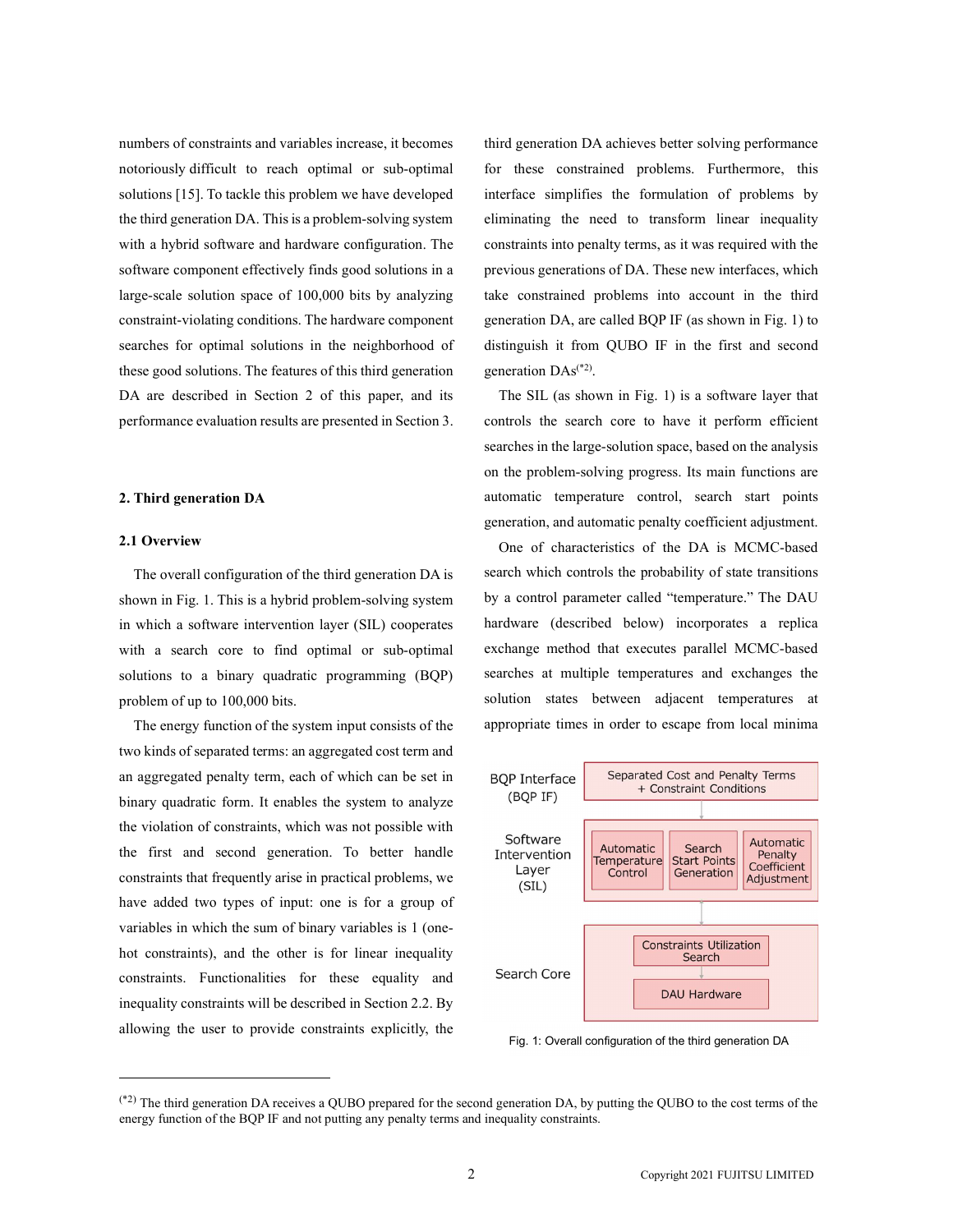[3][4][16]. In the replica exchange method, the maximum /minimum temperature settings and the temperature interval setting have a significant effect on the solution quality and convergence time. The automatic temperature control sets these parameters appropriately by analyzing the distribution of the input energy function.

The search start points generation is a function that generates new search start points from a set of past solution candidates obtained by the search core. When the search core has stalled in a local minimum, it generates new starting points, with randomness taken into consideration, which aims at guaranteeing diversity of search in a large space.

The automatic penalty coefficient adjustment analyzes the influence of a cost term and a penalty term from the solution result obtained by the search core, and automatically adjusts the penalty coefficient (i.e., the weight of penalty term) so that the search core can easily find better solutions in subsequent search process.

The SIL stops the search process when the evaluated energy as the lowest in the process is not being updated over a criteria time, when the total elapsed time exceeds the time limit, or when the target energy is attained, if the value is provided by the user. The SIL outputs a userspecified number of solution candidates, including the best solution, including the pest-found solution, after the solution search is completed.

The search core consists of a software-implemented constraint utilization search and DAU hardware. The constraint utilization search actively utilizes constraints in its search process, such as penalty term, one-hot constraints and inequality constraints, all set via BQP IF. The search process starts from a point generated by the SIL in the large-scale solution space to finally find a good solution by evaluating the violation of constraints above. The DAU hardware performs ultra-fast search based on MCMC to find the optimal solution in the neighborhood of this good solution.

By operating cooperatively to make use of the characteristics of each search, the third generation DA is able to handle large-scale problems that could not be handled by the second generation DA, and by tackling constrained problems that are frequently encountered in practical problems, it can be used for a wider range of applications.

## 2.2 BQP IF and constraint-related functions

This section provides a detailed description of the constraint-related functions of the third generation DA including the BQP IF specification.

### (1) Separated cost and penalty terms interface

Most practical optimization problems are subject to constraints that define the feasible search space. To handle those problems as minimizing a QUBO energy function, constraints are incorporated into the energy function as a penalty term with strictly positive values when any constraint is violated  $(Eq. (1))$ , and the energy function is expressed as a binary quadratic formula (Eq. (2)).

$$
E(x) = C(x) + \alpha P(x) \tag{1}
$$

 $x = (x_1, x_2, ..., x_n)$ : A set of binary variables  $C(x)$ : Cost term to be minimized as a target  $P(x)$ : Penalty term (constraint violation when  $P(x) > 0$ )  $\alpha$ : Penalty coefficient (positive)

$$
E(\mathbf{x}) = \sum_{i < j} J_{ij} x_i x_j + \sum_i h_i x_i + c \tag{2}
$$

 $x = (x_1, x_2, ..., x_n)$ : A set of binary variables  $J_{ij}$ : Coupling coefficient between variables  $x_i$  and  $x_j$  $h_i$ : Bias coefficient for variable  $x_i$ :Constant term

In the first and second generation DA, this binary quadratic function (Eq.(2)), in which  $C(x)$  and  $P(x)$ are up-front combined, should be set via the corresponding QUBO IF. On the other hand, in the third generation DA, those terms are set as separate binary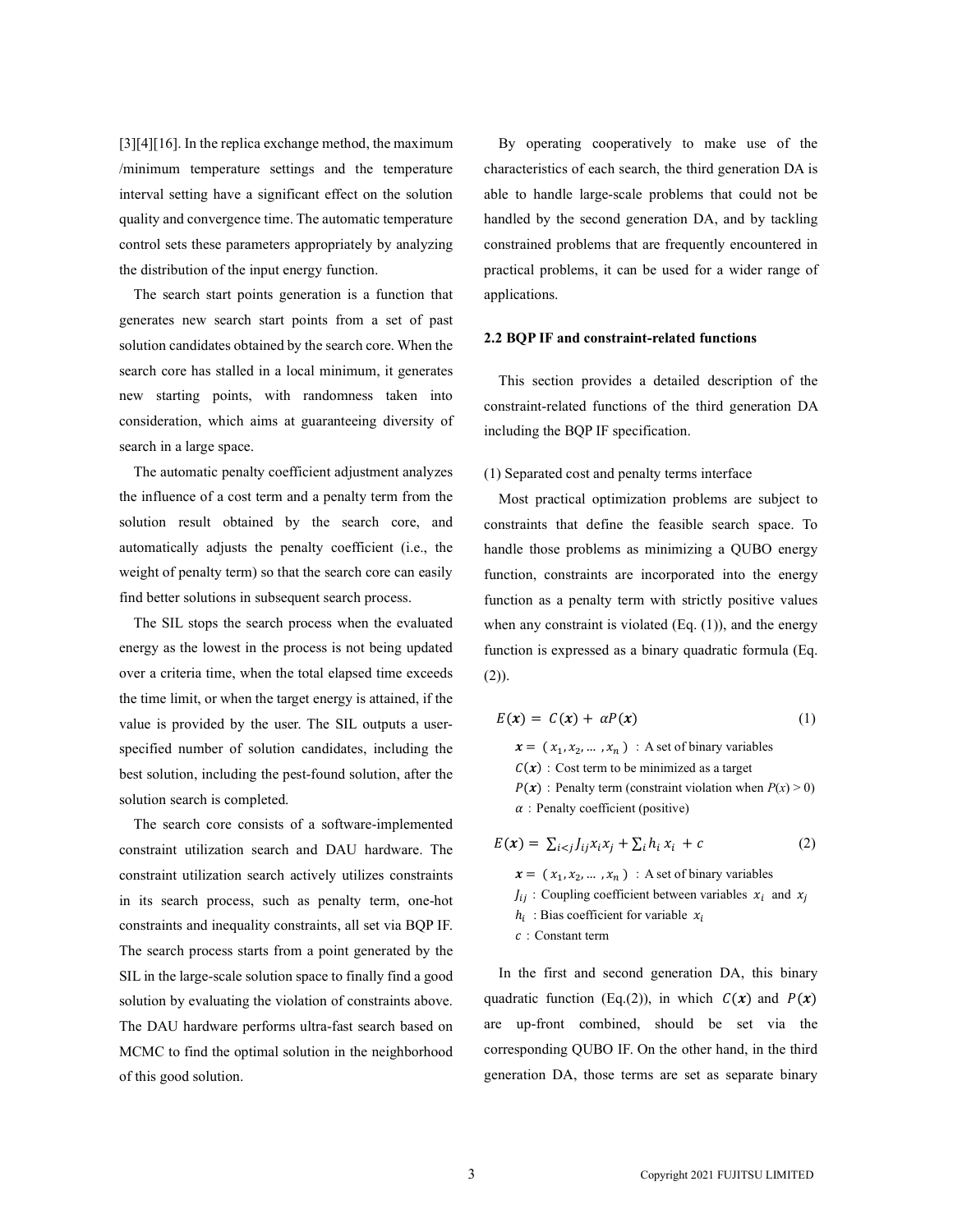quadratic forms (Eqs.(3) and (4)) via the corresponding BQP IF.

$$
C(\mathbf{x}) = \sum_{i < j} J_{ij}^c x_i x_j + \sum_i h_i^c x_i + c^c \tag{3}
$$

$$
P(\mathbf{x}) = \sum_{i < j} J_{ij}^p x_i x_j + \sum_i h_i^p x_i + c^p \tag{4}
$$

 $x = (x_1, x_2, ..., x_n)$ : A set of binary variables  $J_{ij}^c$ ,  $h_i^c$ ,  $c^c$ : Coupling coefficient, bias coefficient, and constant term of Cost term

 $j_{ij}^p$ ,  $h_i^p$ ,  $c^p$ : Coupling coefficient, bias coefficient, and constant term of Penalty term

The penalty coefficient  $\alpha$  in Eq. (1), which represents the weight of the penalty term, can be manually set to a strictly positive integer value or automatically adjusted.

The remainnder of this section uses the Quadratic Assignment Problem (QAP) to explain in more details the difference between the conventional QUBO formulation process and the formulation process when using the third generation DA.

The facility location problem, which is one kind of QAP, involves assigning  $n$  facilities to  $n$  locations in such a way as to minimize the cost term expressed as the sum of the distance between each pair of facilities multiplied by the flow of goods between these facilities.

$$
C(\mathbf{x}) = \sum_{i=1}^{n} \sum_{j=1}^{n} \sum_{k=1}^{n} \sum_{l=1}^{n} f_{ij} d_{kl} x_{ik} x_{jl}
$$
(5)

- $x_{ik}$ : Binary variables, 1 if facility *i* is assigned to location  $k$ , 0 otherwise
- $f_{ij}$ : A quantity representing the flow of goods between facilities  $i$  and  $j$
- $d_{kl}$ : Distance between locations k and l

This problem is subject to the constraints that only a single facility should be assigned to each location, and only a single location should be assigned to each facility, which are expressed in Eqs. (6) and (7) respectively.

$$
\sum_{k=1}^{n} x_{ik} = 1 \quad (i = 1, 2, \cdots, n)
$$
\n
$$
\sum_{i=1}^{n} x_{ik} = 1 \quad (k = 1, 2, \cdots, n)
$$
\n(6)\n(7)

The penalty term that satisfies the constraints of Eqs. (6) and (7) can therefore be expressed as follows.

$$
P(\mathbf{x}) = \sum_{i=1}^{n} (\sum_{k=1}^{n} x_{ik} - 1)^2 + \sum_{k=1}^{n} (\sum_{i=1}^{n} x_{ik} - 1)^2
$$
 (8)

Equation  $(8)$  has value  $0$  if all the constraints are satisfied, has a strictly positive value if any of them are violated, and increases with the number of violations, thereby it works as an appropriate penalty term. The energy function of the facility location problem is obtained by substituting Eqs. (5) and (8) into Eq. (1).

$$
E(\mathbf{x}) = C(\mathbf{x}) + \alpha P(\mathbf{x})
$$
  
=  $\sum_{i=1}^{n} \sum_{j=1}^{n} \sum_{k=1}^{n} \sum_{l=1}^{n} f_{ij} d_{kl} x_{ik} x_{jl} +$   

$$
\alpha [\sum_{i=1}^{n} (\sum_{k=1}^{n} x_{ik} - 1)^{2} + \sum_{k=1}^{n} (\sum_{i=1}^{n} x_{ik} - 1)^{2}] (9)
$$

The two-dimensional array of binary variables in this problem

 $\mathbf{x} = (x_{11}, x_{12}, \dots, x_{1n}, x_{21}, x_{22}, \dots, x_{nn})$ 

can be expanded into a one-dimensional array with  $n^2$ elements,

 $x = (x_1, x_2, x_3, \dots \dots, x_{n^2-1}, x_{n^2})$ 

and when redefined in this way, Eq. (9) can be transformed by reorganizing the coefficients as follows:

$$
E(\mathbf{x}) = \sum_{i < j} J_{ij} x_i x_j + \sum_i h_i x_i + c \tag{10}
$$

allowing it to be treated as a QUBO problem. However, the user needs to adjust  $\alpha$  by iteratively changing its value when solving the QUBO, analyze the obtained solution by checking if it satisfies the constraints and its cost value is low enough, and repeat the process until the application requirements are satisfied. In general, it is difficult and cumbersome to obtain those solutions because of this trial-and-error approach.

In the BQP IF of the third generation DA, the cost term in Eq. (5) and the penalty term in Eq. (8) are converted into the binary quadratic form of Eqs. (3) and (4), respectively, and can be set separately so that the automatic penalty coefficient adjustment part in the SIL analyzes the influence of the penalty term in the search process and adjusts  $\alpha$  appropriately, so that the solution converges to optimal solutions.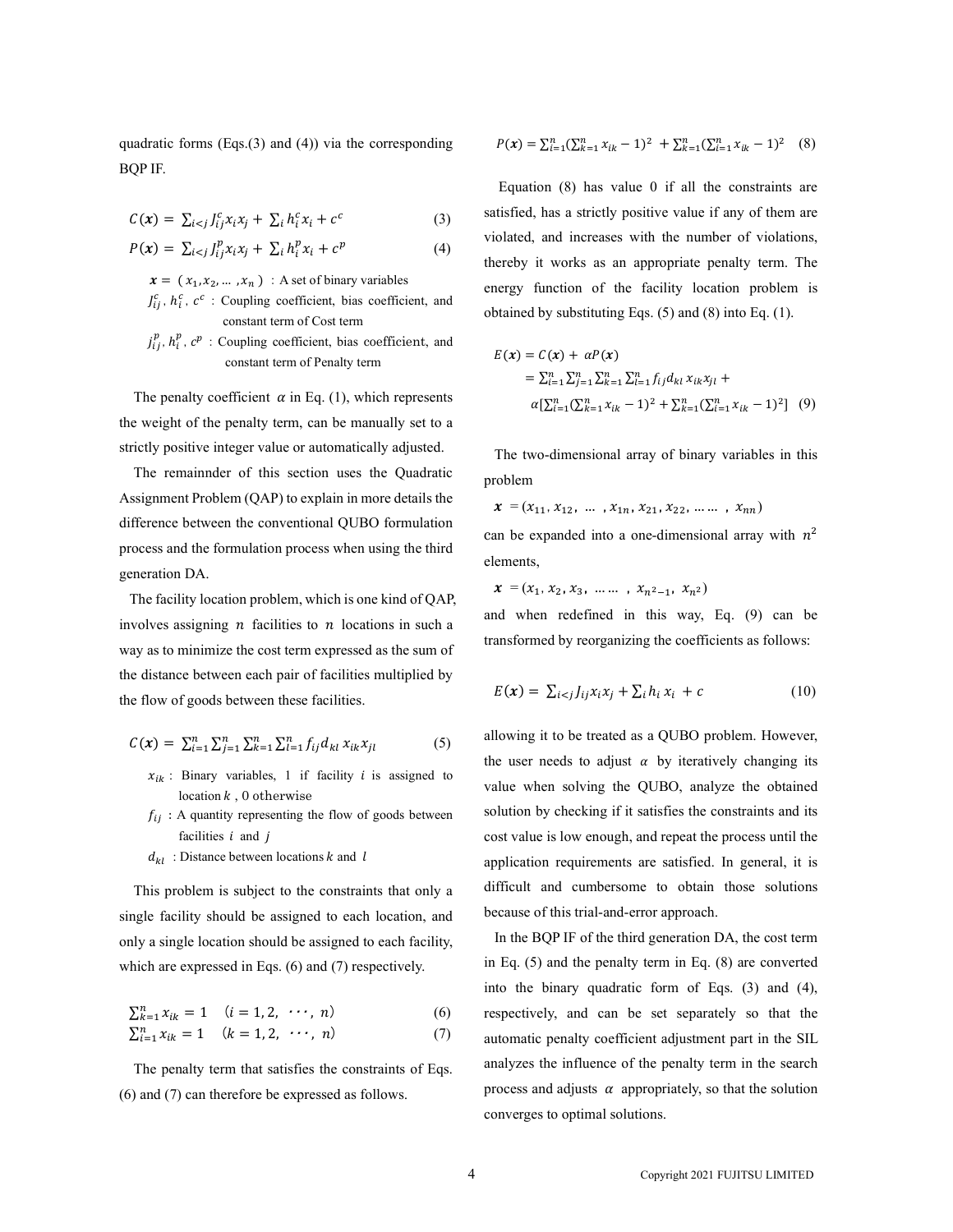Though the above QAP has two types of constraints (Eqs. (6) and (7)), practical problems often have more constraints. Since the third generation DA only handles one penalty term separately from the cost term, the user has to adjust the individual weights for constraints to be incorporated in  $P(x)$  if there are multiple constraints. Equation (8) is an example where the weights of the constraints in Eqs. (6) and (7) are all the same.

#### (2) One-hot constraints

Optimization problems that deal with binary variables often include equality constraints where a group of variables has a sum value of 1, such as Eqs. (6) and (7) in the QAP. This type of constraint is called a one-hot constraint. The third generation DA incorporates a mechanism that makes it possible to solve problems faster by explicitly specifying groups of variables subject to one-hot constraints.

As a specific example of a one-hot constrained problem, we will discuss a facility location problem with four facilities and four locations. In this case, the number of variables is 16, and the variables can be arranged in a two-dimensional matrix as shown in Fig. 2 reflecting the relationships between the facilities and locations. The  $\frac{\text{local}(\text{or})}{\text{total}}$ variable groups indicated by rounded-rectangles in Fig. 2  $\frac{f_1}{f_2} \frac{f_{x_1}}{x_2} \frac{x_3}{x_4}$ (a) and (b) become the one-hot constraint groups  $\frac{f_2}{f_3} \begin{bmatrix} \frac{x_5}{x_6} & \frac{x_6}{x_7} & \frac{x_8}{x_8} \\ \frac{x_9}{x_{10}} & \frac{x_{11}}{x_{11}} & \frac{x_{12}}{x_{12}} \end{bmatrix}$ corresponding to Eqs. (6) and (7), respectively. Since the  $\frac{x_{13} | x_{14} | x_{15} | x_{16} |}{x_{15} | x_{16} | x_{17} | x_{18} | x_{19} | x_{10} | x_{10} | x_{11} | x_{12} | x_{13} | x_{14} | x_{15} | x_{16} | x_{17} | x_{18} | x_{19} | x_{10} | x_{11} | x_{12} | x_{13} | x_{14} | x_{15} | x_{$ variable groups in Fig. 2 (a) and (b) point in different <br>  $\leq$  Constraint(b) > directions respectively, this is called a 2way1hot Contraction Contractive Contractive Scribts assigned to each location. constraint. If we redefine the two-dimensional matrix  $x_1 + x_5 + x_9 + x_{13} = 1$ <br>  $x_2 + x_6 + x_{10} + x_{14} = 1$ <br>  $x_{11}$  of Eq. (8) into a one-dimensional array  $x_3 + x_7 + x_{11} + x_{15} = 1$  $x_{ij}$  of Eq. (8) into a one-dimensional array  $x_4 + x_8 + x_{12} + x_{16} = 1$  $(x_1, x_2, \ldots, x_{16})$ , the penalty term turns into Eq. (11). explicitly specifying groups of variables subject to<br>
shot constraints.<br>
Shot constraints.<br>
Shot constraints specify more than one 2way lhot group is specify more than one 2way<br>
a a specific example of a one-hot constrain licitly specifying groups of variables subject to<br>
specify more 2way lhot group is specifie<br>
constraints.<br>
specify more than one 2way lhot group is equation<br>
in the variables and the value of<br>
in this case, the numbers of

$$
P(x) = \sum_{k=0}^{3} \left( \sum_{i=4k+1}^{4k+4} x_i - 1 \right)^2 +
$$
  

$$
\sum_{k=0}^{3} \left( \sum_{i=0}^{3} x_{k+4i+1} - 1 \right)^2
$$
 (11)

 $P(x) = \sum_{k=0}^{3} (\sum_{i=4k+1}^{4k+4} x_i - 1)^2 +$ <br>  $\sum_{k=0}^{3} (\sum_{i=0}^{3} x_{k+4i+1} - 1)^2$  (11)<br>
When this is rearranged into the form of Eq. (4), the<br>
suppling coefficient matrix of the penalty term is the  $P(x) = \sum_{k=0}^{3} (\sum_{i=4k+1}^{4k+4} x_i - 1)^2 +$ <br>  $\sum_{k=0}^{3} (\sum_{i=0}^{3} x_{k+4i+1} - 1)^2$  (11)<br>
When this is rearranged into the form of Eq. (4), the<br>
oupling coefficient matrix of the penalty term is the<br>
natrix *J* shown in Fig.3, When this is rearranged into the form of Eq. (4), the coupling coefficient matrix of the penalty term is the matrix  $\boldsymbol{J}$  shown in Fig.3, the bias coefficients are all -2, and the constant term is 8. The user has to set these values as a penalty term. Furthermore, successive variable array  $(x_1, x_2, ..., x_{16})$  are specified as a group subject to  $(x) = \sum_{k=0}^{3} (\sum_{i=k+1}^{4k+4} x_i - 1)^2 +$ <br>  $\sum_{k=0}^{3} (\sum_{i=0}^{3k} x_{k+4i+1} - 1)^2$  (11)<br>
When this is rearranged into the form of Eq. (4), the<br>
pling coefficient matrix of the penalty term is the<br>
rix *J* shown in Fig.3, the bi =  $\sum_{k=0}^{3} (\sum_{i=4k+1}^{4k+1} x_i - 1)^2$  (11)<br>  $\sum_{k=0}^{3} (\sum_{i=0}^{3} x_{k+4i+1} - 1)^2$  (11)<br>
n this is rearranged into the form of Eq. (4), the<br>
g coefficient matrix of the penalty term is the<br>
J shown in Fig.3, the bias coeffi 2way1hot constraints. In this way, the search core's constraint utilization search can flip the state of variables, avoiding the violation of the constraint specified as a 2way1hot group, thereby obtaining a good solution at high speed. Section 3 shows the results of evaluating the performance of the third generation DA in solving QAPs.

 In the facility location problem as shown in Fig. 2, only one 2way1hot group is specified, but it is possible to specify more than one 2way1hot groups with different numbers of variables and the value of the number should be square. And the index of variable should be consequtive within group and have no gap between groups.



Fig. 2: 2way1hot constraint in a facility location problem

$$
J = \begin{pmatrix} J_1 & J_2 & J_2 & J_2 \\ 0 & J_1 & J_2 & J_2 \\ 0 & 0 & J_1 & J_2 \\ 0 & 0 & 0 & J_1 \end{pmatrix}, \qquad J_1 = \begin{pmatrix} 0 & 2 & 2 & 2 \\ 0 & 0 & 2 & 2 \\ 0 & 0 & 0 & 2 \\ 0 & 0 & 0 & 0 \end{pmatrix}, \qquad J_2 = \begin{pmatrix} 2 & 0 & 0 & 0 \\ 0 & 2 & 0 & 0 \\ 0 & 0 & 2 & 0 \\ 0 & 0 & 0 & 2 \end{pmatrix}, \qquad O = \begin{pmatrix} 0 & 0 & 0 & 0 \\ 0 & 0 & 0 & 0 \\ 0 & 0 & 0 & 0 \\ 0 & 0 & 0 & 0 \end{pmatrix}
$$

Fig. 3: Coupling coefficient matrix of the penalty term in a facility location problem (Fig. 2)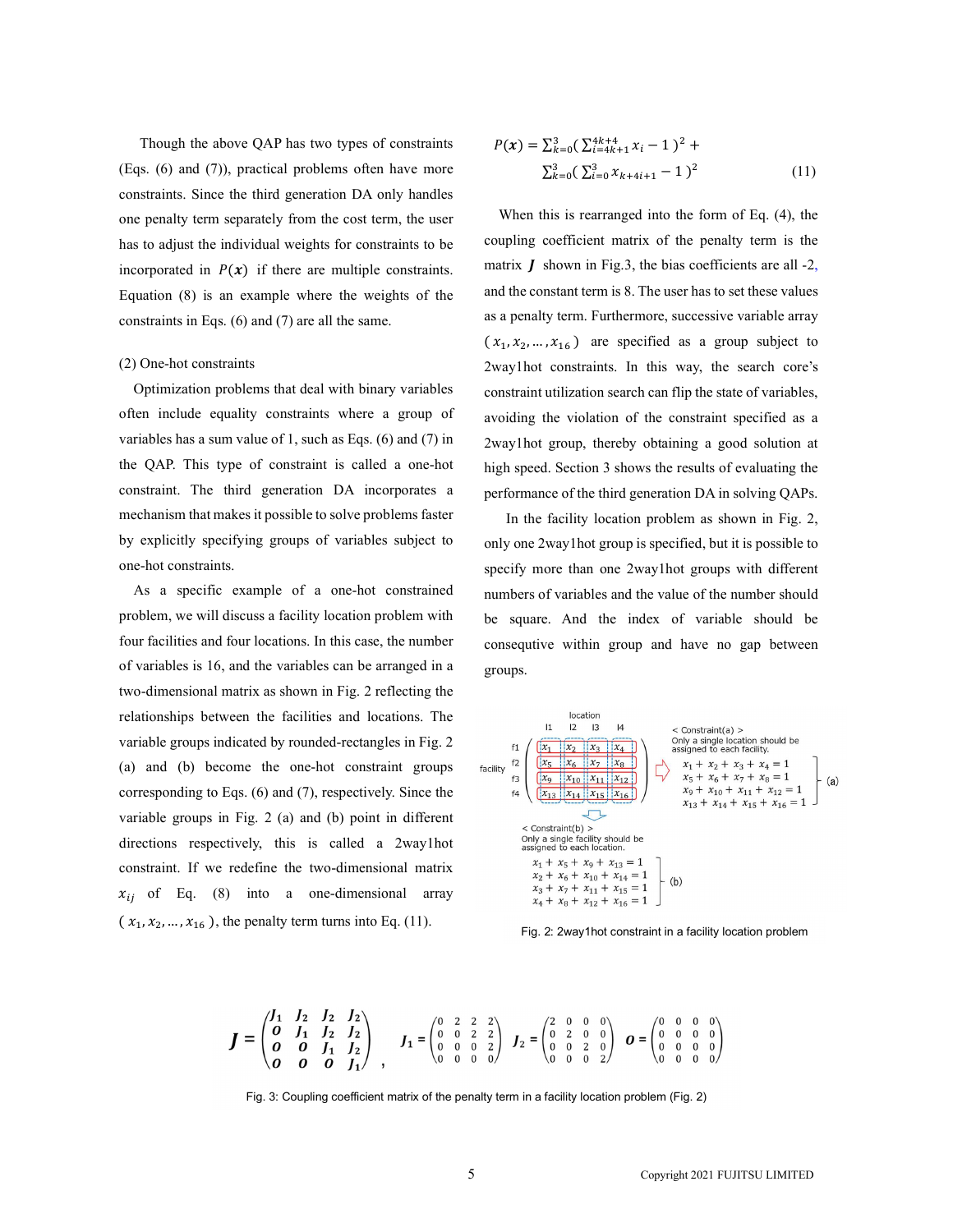Other than specifying 2way1hot constraint group, it is also possible to specify another type of one-hot group as a constraint where the sum of a one-dimensional series of variables is 1. This is called a 1way1hot constraint (\*3). As an example of 1way1hot constrained problem, we will discuss a Graph Coloring Problem (GCP). In one type of GCP called a vertex coloring problem, a set of  $n$  vertices defines a graph, and one color out of  $m$  colors is assigned to each vertex so that no edge in the graph connects two vertices of same color, which can be applied to practical problem such as the channel assignment in wireless communication systems. possible to specify another type of one-hot group as<br>
nstraint where the sum of a one-dimensional series of<br>
antexting the simulation of GCP which probibits the same<br>
ables is 1. This is called a lowe) hot constraint of O

In GCP, if variables are defined such that  $x_{ii} = 1$  when color  $c_j$  is assigned to  $v_i$  (and  $x_{ij} = 0$  when it is not), then the constraint can be expressed as follows:

$$
\sum_{j=1}^{m} x_{ij} = 1 \quad (i = 1, 2, \cdots, n)
$$
 (12)

This means that only one of  $m$  colors can be assigned to each vertex. Fig. 4 shows states corresponding to constraint satisfaction (Fig. 4 (a)) and constraint violation (Fig. 4 (b)) for the example of a graph coloring problem with  $m = 3$  and  $n = 5$ . In the second equation of onehot constraint in Fig. 4 (b), right-hand-side value of the



 $n = 5$ , Vertex = { $v_1$   $v_2$   $v_3$   $v_4$   $v_5$ }



equation is 0, which means no color is assigned to the vertex 2.

. As color from being assigned to a pair of vertices of edges Another constraint of GCP which prohibits the same can be expressed as follows:

$$
\sum_{(i,j)\in E} \sum_{k=1}^{m} x_{ik} x_{jk} \tag{13}
$$

uation is 0, which means no color is assigned to the<br>
rtex 2.<br>
Another constraint of GCP which prohibits the same<br>
lor from being assigned to a pair of vertices of edges<br>
n be expressed as follows:<br>  $\sum_{(i,j)\in E} \sum_{k=1}^{m}$ In Eq. (13),  $(i, j)$  indicates an edge that connects vertices  $v_i$  and  $v_j$ , and E is a set of edges in the graph. Eq. (13) equals to 0 when no edge in the graph connects the vertices of same color, and increases with the number of violated edges which means no color is assigned to the<br>nstraint of GCP which prohibits the same<br>ing assigned to a pair of vertices of edges<br>sed as follows:<br> $x^{i}k^{i}x_{jk}$  (13)<br>0, (*i*, *j*) indicates an edge that connects<br> $d v_j$ , and *E* ich means no color is assigned to the<br>
aint of GCP which prohibits the same<br>
assigned to a pair of vertices of edges<br>
as follows:<br>  $k x_{jk}$  (13)<br>  $i, j$  ) indicates an edge that connects<br>  $y_j$ , and E is a set of edges in th signed to a pair of vertices of edges<br>
on be expressed as follows:<br>  $\sum_{(i,j)\in E} \sum_{k=1}^{m} x_{ik} x_{jk}$  (13)<br>
In Eq. (13), (*i*, *j*) indicates an edge that connects<br>
ertices  $v_i$  and  $v_j$ , and *E* is a set of edges in the g

If the two-dimensional variable array in Fig. 4 is redefined into a one-dimensional array consisting of 15 variables  $(x_1, x_2, ..., x_{15})$ , and the weights of each onehot constraint are uniform, the penalty term related to one-hot constraint becomes

$$
\sum_{k=0}^{4} \left( \sum_{i=3k+1}^{3k+3} x_i - 1 \right)^2 \tag{14}
$$

To make up one penalty term of the BQP IF from all two types of constraints in GCP corresponding to Eqs. (12) and (13) respectively, the user also transforms Eq. (13) into a binary quadratic formula using the variables  $(x_1, x_2, ..., x_{15})$  above, applies a proper weight to it and (13) equals to 0 when no edge in the graph connects<br>vertices of same color, and increases with the number<br>violated edges<br>f the two-dimensional variable array in Fig. 4 is<br>efined into a one-dimensional array consisting of 3) equals to 0 when no edge in the graph connects<br>tices of same color, and increases with the number<br>ated edges<br>ne two-dimensional variable array in Fig. 4 is<br>ed into a one-dimensional array consisting of 15<br>es  $(x_1, x_2, ...,$ adds its result to Eq. (14). Finally the user redefines this into Eq. (4) and has to set it as the penalty term. Furthermore, five consecutive variable groups  $(x_1, x_2, x_3), (x_4, x_5, x_6)$ ,  $\cdots$ ,  $(x_{13}, x_{14}, x_{15})$  are efined into a one-dimensional array consisting of 15<br>
iables  $(x_1, x_2, ..., x_{15})$ , and the weights of each one-<br>
constraint are uniform, the penalty term related to<br>
-hot constraint becomes<br>  $x_{k=0}^4(\sum_{i=3k+1}^{3k+3}x_i - 1)^2$  ed into a one-dimensional array consisting of 15<br>
es  $(x_1, x_2, ..., x_{15})$ , and the weights of each one-<br>
nstraint are uniform, the penalty term related to<br>
t constraint becomes<br>  $(\sum_{i=3k+1}^{3k+3} x_i - 1)^2$  (14)<br>
make up one pen a one-dimensional array consisting of 15<br>  $x_2, ..., x_{15}$ ), and the weights of each one-<br>
are uniform, the penalty term related to<br>
int becomes<br>  $x_1x_1 - 1$ <sup>2</sup> (14)<br>
one penalty term of the BQP IF from all<br>
one penalty term ne-dimensional array consisting of 15<br>
...,  $x_{15}$ ), and the weights of each one-<br>
uniform, the penalty term related to<br>
becomes<br>  $-1$ )<sup>2</sup> (14)<br>
e penalty term of the BQP IF from all<br>
traints in GCP corresponding to Eqs. limensional array consisting of 15<br>  $x_{15}$ ), and the weights of each one-<br>
form, the penalty term related to<br>
omes<br>
1 )<sup>2</sup> (14)<br>
1 )<sup>2</sup> (14)<br>
1 )<sup>2</sup> (14)<br>
1 )<sup>2</sup> (14)<br>
1 )<sup>2</sup> (14)<br>
1 ). The set also transforms Eq.<br>
1 dra specified as 1way1hot constraint groups. By this specification, the constraint utilization search flips the state of variables, avoiding the violation of the constraints specified as 1way1hot groups.

In the GCP as shown in Fig. 4, all five 1way1hot groups have same number of variables. but it is possible to specify different number per each group. And the index Fig. 4: Example of 1way1hot constraints in a graph coloring

<sup>(\*3)</sup> Although a 1way1hot constraint does not have similar geometric orientation as a 2way1hot constraint, it is referred to as "1way" in the third generation DA specification in order to clearly distinguish it from a "2way" constraint.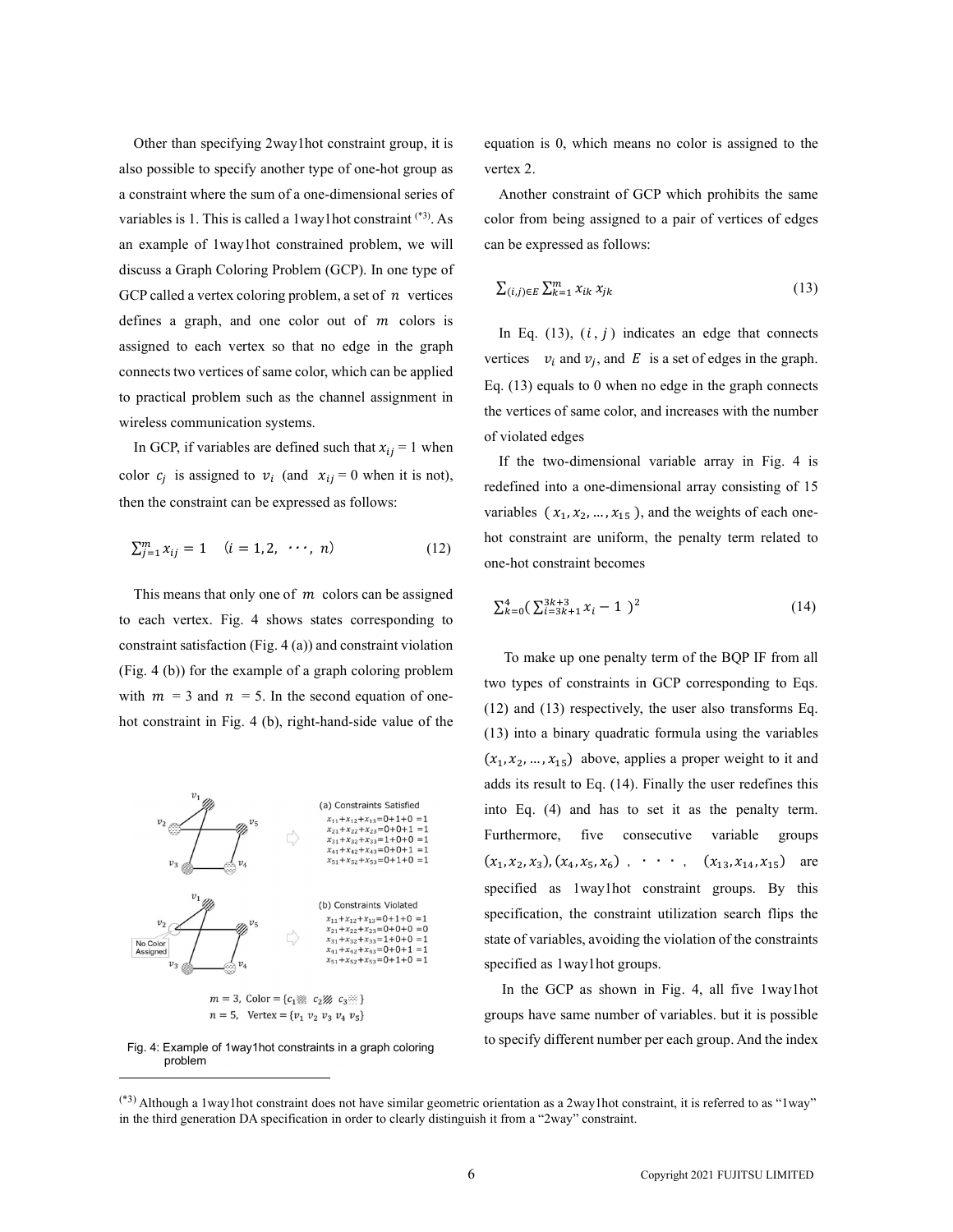of variable should be consequtive within group and have no gap between groups.

#### (3) Linear inequality constraints

A linear inequality constraint is a constraint that frequently appears in practical combinatorial optimization problems. In the BQP IF of the third generation DA, multiple linear inequality constraints can be set directly without being converted to a quadratic form of equal constraints. For linear inequality constraints defined by Eq.(15) with a set of variables  $x =$  $(x_1, x_2, \cdots, x_n)$ , user can set the coefficients  $a_{ji}$  and right-hand-side values  $b_j$  directly.

$$
\sum_{i=1}^{n} a_{ji} x_i \le b_j \qquad (j=1,2,\cdots,\;k) \tag{15}
$$

To demonstrate easier handling of problems with linear inequality constraints on the third generation DA, we explain the differences between the QUBO formulation and the formulation for BQP IF for a knapsack problem with one knapsack and  $n$  items as an example. Let  $a_i$ and  $c_i$  denote the weight and the value of each item i respectively, and  $b$  the weight capacity of the knapsack. Let us define variable  $x_i$  for each item i so that it has the value 1 when the item  $i$  is in the knapsack, and 0 otherwise. A knapsack problem, in which the sum of the values of the items in the knapsack is maximized while satisfying the constraint on the capacity such that the sum of the weights of items does not exceed the knapsack capacity, is formulated as the minimization of the following energy function.

$$
E(\mathbf{x}, \mathbf{y}) = -\sum_{i=1}^{n} c_i x_i +
$$
  
\n
$$
\alpha \left[ \left( b - \sum_{m=0}^{a_{max}-1} m y_m \right) - \sum_{i=1}^{n} a_i x_i \right]^2 +
$$
  
\n
$$
\beta \left( \sum_{m=0}^{a_{max}-1} y_m - 1 \right)^2 \tag{16}
$$

In Eq.(16),  $a_{max}$  and  $y_m$  are the maximum weight over all items and the binary auxiliary variable, respectively. Considering the room of the knapsack and

the maximum weight over all items, you can formulate the knapsack problem using the value  $a_{max}$ .

The first term is the cost term that represents the value to be maximized. The second and the third terms are linear inequality constraints converted to equality penalty terms regarding the sum of items, which implies:

$$
\sum_{i=1}^{n} a_i x_i = (b - m) \le b \tag{17}
$$

By expanding Eq. (16), we now get the energy function to be minimized in a form of Eq. (2), which means we can handle a problem with linear inequality constraint as a QUBO problem. However, as mentioned above, the QUBO formulation of inequality constraints is complex, and the introduction of auxiliary variables has the disadvantage of increasing the scale of the problem. Furthermore, since practical problems often have multiple inequality constraints, the user needs to repeat the conversion discussed above for the number of inequality constraints. Moreover, the user needs to determine a proper weight for each constraints (a penalty coefficient for each penalty term converted from a constraint) when putting them together into the energy function, making it even harder to obtain a solution.

To resolve this problem, the third generation DA has an interface for the user to directly specify linear inequality constraints in the form of Eq. (15), thereby eliminating the process of incorporating the inequality constraints to a QUBO problem. This makes things more convenient for the user, and greatly enhances the problem-solving performance. In the case of the knapsack problem described above, only the first term of Eq. (16)

$$
E(\mathbf{x}) = -\sum_{i=1}^{n} c_i x_i \tag{18}
$$

is set as a cost term, and there is no need to set a penalty term. When there are multiple inequality constraints, for example, a volume for each item and a volume capacity of the knapsack are given in addition to the problem discussed above, the user can input the inequality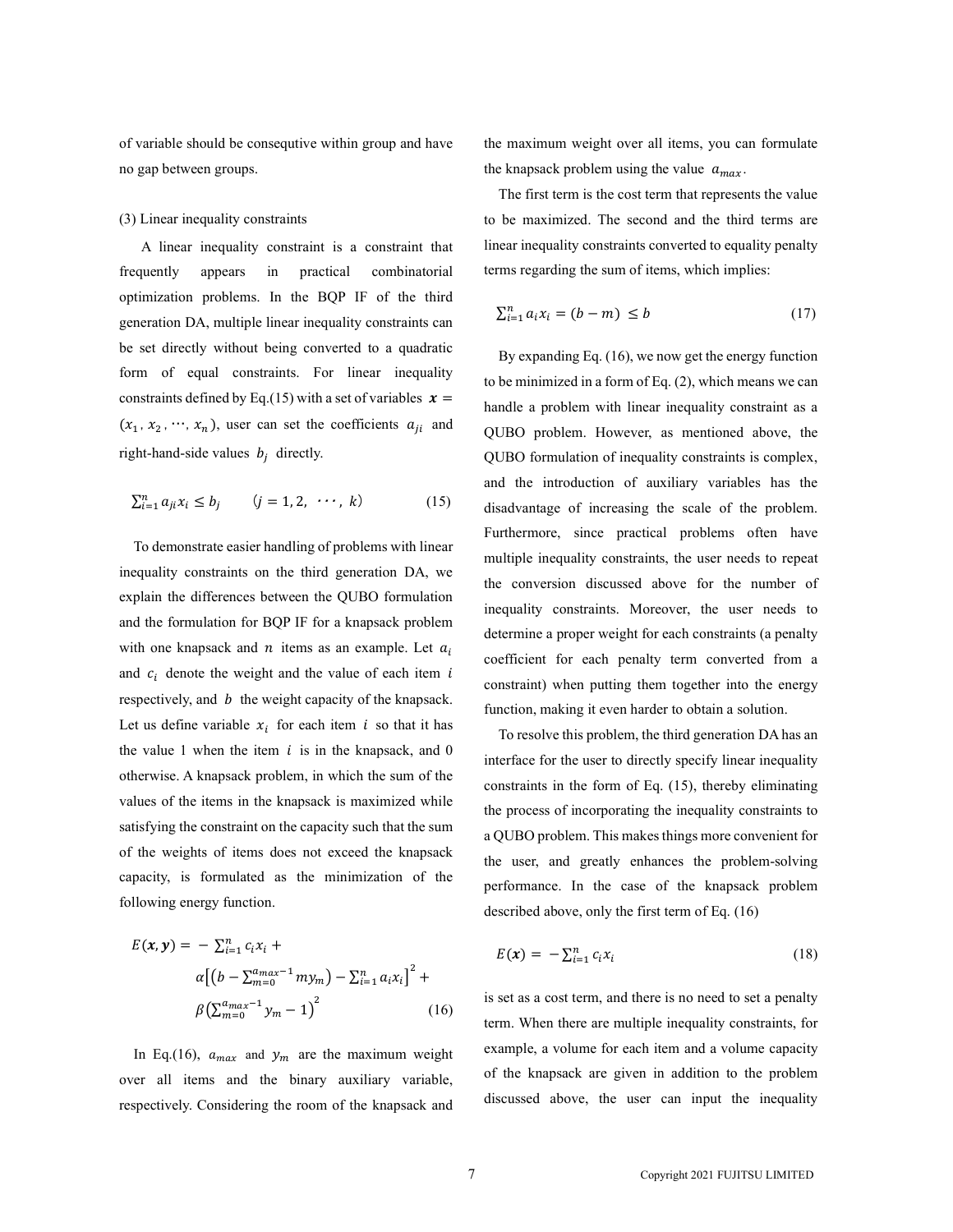constraints for the weight capacity and the volume capacity separately. By directly setting linear inequality constraints, the third generation DA can perform optimization with the constraint utilization search evaluating the penalty of inequality constraints. The weighting between inequality constraints is automatically adjusted in the SIL. In Section 3, we present the results of evaluating the performance of solving problems with inequality constraints.

This Section 2 described the features of the third generation DA, its interfaces and functions related to constraints. Table 1 shows a comparison of the second and third generation DAs.

## 3. Performance evaluation

In this section, we compare the search performance of the second and third generation DAs with regard to onehot and inequality constraints, which are new features of the third generation DA. We also show the performance in solving large-scale problems that are not handled by the second generation DA.

#### (1) One-hot constraints

We evaluated the performance in problems with one-hot constraints by using the QAP described in Section 2.2(1). As a benchmark problem, we used Lipa70a (a facility location problem with 70 facilities and 70 locations) from the QAPLIB dataset [17], which is referenced in

numerous papers. The scale of this problem is 4,900  $(=70\times70)$  bits.

The second generation DA solves this problem as a QUBO that integrates the cost term and the penalty term with a penalty coefficient  $\alpha$  manually adjusted in advance. On the other hand, the third generation DA uses a separated cost and penalty terms interface. The cost term consists of the products of distances and flows between facilities as represented by Eq. (5), and is set separately from the penalty term related to the constraints for the facility allocations and the locations shown in Eq. (8). Furthermore, all variables are specified as a 2way1hot group. By setting input such way, we can expect that the automatically adjusted penalty coefficient  $\alpha$  and the constraint utilization search work to contribute to solve the problem quickly. We conducted 10-time trials of optimization with a different random seed, a parameter that affects stochastic transitions in the MCMC method, for each DA, and compared the each transition of the value of the energy function against the execution time.

The evaluation results are shown in Fig. 5. The horizontal axis shows the execution time, and the vertical axis shows the solution energy. The median of the 10 trials is shown as a solid line, and the region between the maximum and minimum energies of the 10 trials is shown as a shaded area to indicate the variation of the energy transition between trials. Even after 300 seconds of search, the second generation DA was not able to obtain solutions with an energy lower than 170,374. On the other hand, the

|                          | Problem Scale        | Full-Coupling<br>Coefficient Precision | Specific Function for Constraints                                                                | Search Engine<br>Implementation                            |  |
|--------------------------|----------------------|----------------------------------------|--------------------------------------------------------------------------------------------------|------------------------------------------------------------|--|
| The Second<br>Generation | up to $4,096$ bits   | 64-bit signed integer                  | None                                                                                             | Dedicated Processor                                        |  |
|                          | up to $8,192$ bits   | 16-bit signed integer                  |                                                                                                  |                                                            |  |
| The Third<br>Generation  | up to $100,000$ bits | 64-bit signed integer                  | Separated Cost and Penalty Terms<br>• 2way/1way 1hot Constraints<br>Linear Inequality Constrains | Software and<br>Dedicated Processor<br>Hybrid Architecture |  |

Table 1: Comparison of second and third generation DAs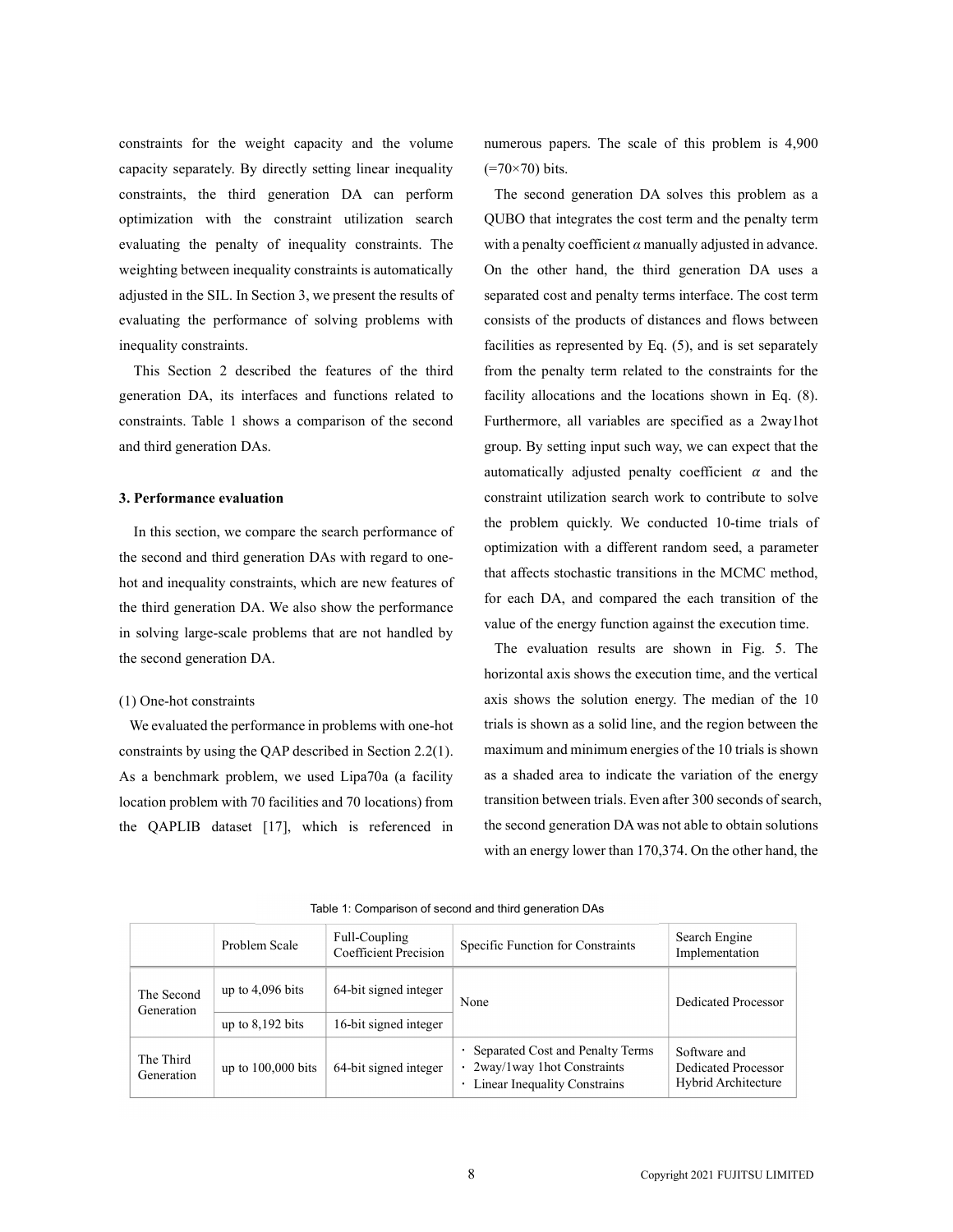third generation DA obtained the optimal solution with the energy of 169,755 within 11 seconds at most. We confirmed the significant performance improvement by the separated cost and penalty terms and the 2way1hot constraint group specification.

# (2) Linear inequality constraints

The performance of the third generation DA for problems with inequality constraints was demonstrated by applying it to the quadratic knapsack problem (QKP) – a variant of the knapsack problem described in Section 2.2(3) that uses quadratic terms for value calculations. It is defined as follows:

$$
E(\mathbf{x}, \mathbf{y}) = -\sum_{i=1}^{n} c_i x_i - \sum_{i  
\n
$$
\alpha \left[ \left( b - \sum_{m=0}^{a_{max}-1} m y_m \right) - \sum_{i=1}^{n} a_i x_i \right]^2 +
$$
  
\n
$$
\beta \left( \sum_{m=0}^{a_{max}-1} y_m - 1 \right)^2 \tag{19}
$$
$$

The definition of the variables here is the same as in Eq. (16). Compared with the knapsack problem shown in Eq.(16), another value is added to the cost term. This additional value accrues when variables  $x_i$  and  $x_i$  are both 1, i.e., when two items enter the knapsack at the same time. QKP is a problem that the value is determined based on the relationship between two items selected from the candidates under the constraints not to exceed the weight capacity of the knapsack. An example of possible QKP applications is the selection of the construction locations for wireless base stations or



Fig. 5: Energy transition of the second and third generation DAs in a QAP (Lipa70a)

airports under the constraint of a limited budget. Here, we used a benchmark problem with a size of  $n = 300$  items generated by the method shown in Billionnet et al. [18].

In the second generation DA, we added 50 bits of auxiliary variables in the formulation of Eq. (19), and solved the problem as a QUBO with 350 variables. On the other hand, for the third generation DA we formulated a binary quadratic problem with 300 variables and the cost term set up as follows: the model of a limited budget. Here, we<br>
ded a benchmark problem with a size of  $n=300$  items<br>
nerated by the method shown in Billionnet et al. [18].<br>
In the second generation DA, we added 50 bits of<br>
xiliary variables i

$$
C(\mathbf{x}) = -\sum_{i}^{n} c_i x_i - \sum_{i < j}^{n} c_{ij} x_i x_j \tag{20}
$$

dependential DA obtained the optimal solution with airports under the constraint of a limited budget. Here,<br>
energy of 169,755 within 11 seconds at most. We used a benchmark problem with a size of  $\pi$  = 300 ites<br>
firmed  $\sum_{i=1}^{n} c_i x_i - \sum_{i < j}^{n} c_{ji} x_i x_j +$  capacity of the knapsack) separately from the cost terms. on DA obtained the optimal solution with<br>
interports under the constraint of a limited budget. Here,<br>
169,755 within 11 seconds at most. We<br>
used a benchmark problem with a size of  $n = 300$  its<br>
istignificant performanc  $\left( \frac{a_{max}-1}{m=0} m y_m \right) - \sum_{i=1}^n a_i x_i \Big]^2 +$  As before in section 5(1), we performed 10 optimization  $\beta\left(\sum_{m=0}^{a_{max}-1} y_m - 1\right)^2$  (19) evaluation results are shown in Fig. 6. The notation of the 7,755 within 11 seconds at most. We used a benchmark problem with a size of *n*= 300 items<br>inficant performance improvement by generated by the method shown in Billionnet et al. [18].<br>and penalty terms and the 2way1hot and  $x_j$  are confirmed that there was a significant performance and we directly set the coefficients of the linear inequality (weight for each item) and the comparison value (weight As before in Section 3(1), we performed 10 optimization graph is the same as in Fig. 5. The second generation DA could only find a score of about -960,000 after 300 seconds, while the third generation DA found the best known solution of -996,070 in one second. We therefore improvement in solving problems with inequality constraints.

#### (3) Large-scale problems

As shown in Section 2, the third generation DA can efficiently handle problems with a scale of 100,000 bits



Fig. 6: Energy transition when solving QKP with the second and third generation DAs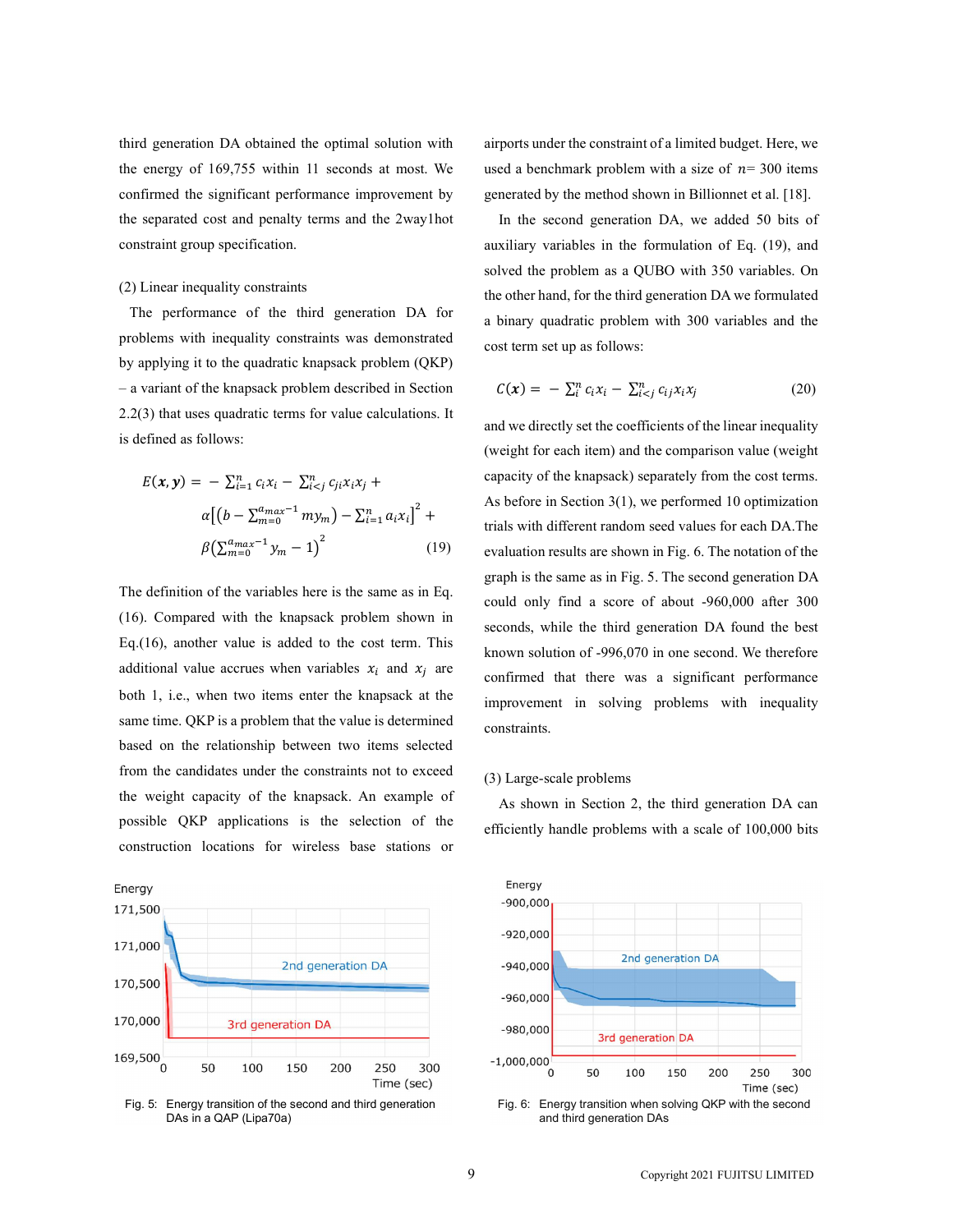and find good solutions by using a hybrid configuration of software and hardware. To evaluate the performance with large-scale problems, we applied the third generation DA to five large-scale problems from the QAPLIB: sko100e, esc128, tho150, tai150b, and tai256c. For each problem, the execution time was limited to 300 seconds. As in Section 3(1), the cost term and the penalty term of 2way1hot constraint were set separately, 2way1hot group is specified, and 10 trials with different random seeds were conducted for each problem.

For each problem, Table 2 shows the number of facilities/locations  $n$ , the best known solution, the number of times the third generation DA reached the best known solution in 10 trials (#BKS), the percentage gap between the average minimum energy reached in 10 trials and the best known solution, and the average time taken to reach the solution. For problems with  $n=100$  and  $n=128$ , the best known solutions were reached in 108.6 and 8.0 seconds on average respectively, and for problems with a [1] larger number of  $n=150$  and  $n=256$ , an energy level with a very small gap was reached after 300 seconds.

## 4. Conclusion

We have shown how the DA, which can perform fast [3] MCMC-based search through the practical means of digital circuits, has evolved into a new generation by combining software that controls effective transitions in the large-scale solution space and search techniques that actively utilize constraints. This third generation DA has been available as a cloud service since February 2021.

Table 2: Performance of third generation DA on large-scale QAP

| Instance<br>name  | n   | $_{\rm Best}$<br>known | $\#BKS$ | $Gap(\%)$ | Time<br>(sec)              | [6]                                                        | Fujitsu: How Digital Annealer is pushing the boundaries of<br>financial services.<br>https://www.fujitsu.com/downloads/GLOBAL/vision/2020/dow                  |
|-------------------|-----|------------------------|---------|-----------|----------------------------|------------------------------------------------------------|----------------------------------------------------------------------------------------------------------------------------------------------------------------|
| sko100e           | 100 | 149.150                | 10      |           | 108.6                      |                                                            | nload-center/melcoinvestments EN.pdf.<br>Fujitsu: Fujitsu and Toyota Systems Optimize Large-Scale<br>Supply Chain Logistics using Quantum-Inspired Technology, |
| $\text{esc}128$   | 128 | 64                     | 10      |           | 7 <br>8.0                  |                                                            |                                                                                                                                                                |
| tho150            | 150 | 8.133.398              |         | 0.144828  | 300.0                      |                                                            | https://www.fujitsu.com/global/about/resources/news/press-<br>releases/2020/0910-02.html.                                                                      |
| tai150b           | 150 | 498.896.643            |         | 0.467121  | 300.0<br>$\lceil 8 \rceil$ | Fujitsu: Fujitsu and PeptiDream Achieve Milestone in Joint |                                                                                                                                                                |
| $\text{tail}256c$ | 256 | 44.759.294             |         | 0.212259  | 300.0                      |                                                            | Research for Peptide Drug Candidates with High-Speed, High-<br>Davidina Frantzantina Trabantzare                                                               |

Fujitsu will continue to pursue research and development aimed at further advancing the DA technology to tackle a variety of social issues and support the ongoing digital transformation of its customers.

### Acknowledgements

The authors thank Makiko Konoshima, Kouichi Kanda, Norihiro Kakuko, and Shinichi Sazawa for their efforts to develop key technologies, Nobuyuki Hara for his contribution to performance evaluation, and Hisanori Fujisawa, Hidetoshi Matsumura, and Parizy Matthieu for their helpful comments on the manuscript. Finally the authors thank all members related with the development of the third generation Digital Annealer.

#### References

- Fujitsu : Fujitsu Laboratories Develops New Architecture that Rivals Quantum Computers in Utility, https://www.fujitsu.com/global/about/resources/news/pressreleases/2016/1020-02.html.
- Fujitsu : Fujitsu Quantum-Inspired Digital Annealer Cloud Service to Rapidly Resolve Combinatorial Optimization Problems, https://www.fujitsu.com/global/about/resources/news/pressreleases/2018/0515-01.html.
- [3] S.Matsubara, M.Takatsu, T.Miyazawa, T.Shibasaki, Y.Watanabe, K.Takemoto, H. Tamura: Digital Annealer for High-Speed Solving of Combinatorial Optimization Problems and Its Applications, ASP-DAC 2020 - 25th Asia and South Pacific Design Automation Conference (ASP-DAC).
- [4] K.Takemoto, S.Matsubara, Y.Watanabe, D.Shimada, T.Kurita, H. Tamura : "Digital Annealer" Technology for Efficiently Solving Combinatorial Optimization Problems and Its Applications in Manufacturing and Materials Science, C-Abstracts of IEICE TRANSACTIONS on Electronics Vol.J104-C No.4, pp.101-109, ISSN: 1881-0217 (in Japanese).
- Fujitsu : Fujitsu Launches Next Generation Quantum-Inspired Digital Anneale Service, https://www.fujitsu.com/global/about/resources/news/pressreleases/2018/1221-01.html.
- [6] Fujitsu : How Digital Annealer is pushing the boundaries of financial services, Best #BKS Gap (%) Time financial services,<br>
known  $\frac{1}{\text{theory}}$  https://www.fujitsu.com/downloads/GLOBAL/vision/2020/dow nload-center/melcoinvestments\_EN.pdf.
	- [7] Fujitsu : Fujitsu and Toyota Systems Optimize Large-Scale releases/2020/0910-02.html.
	- Precision Exploration Technology,